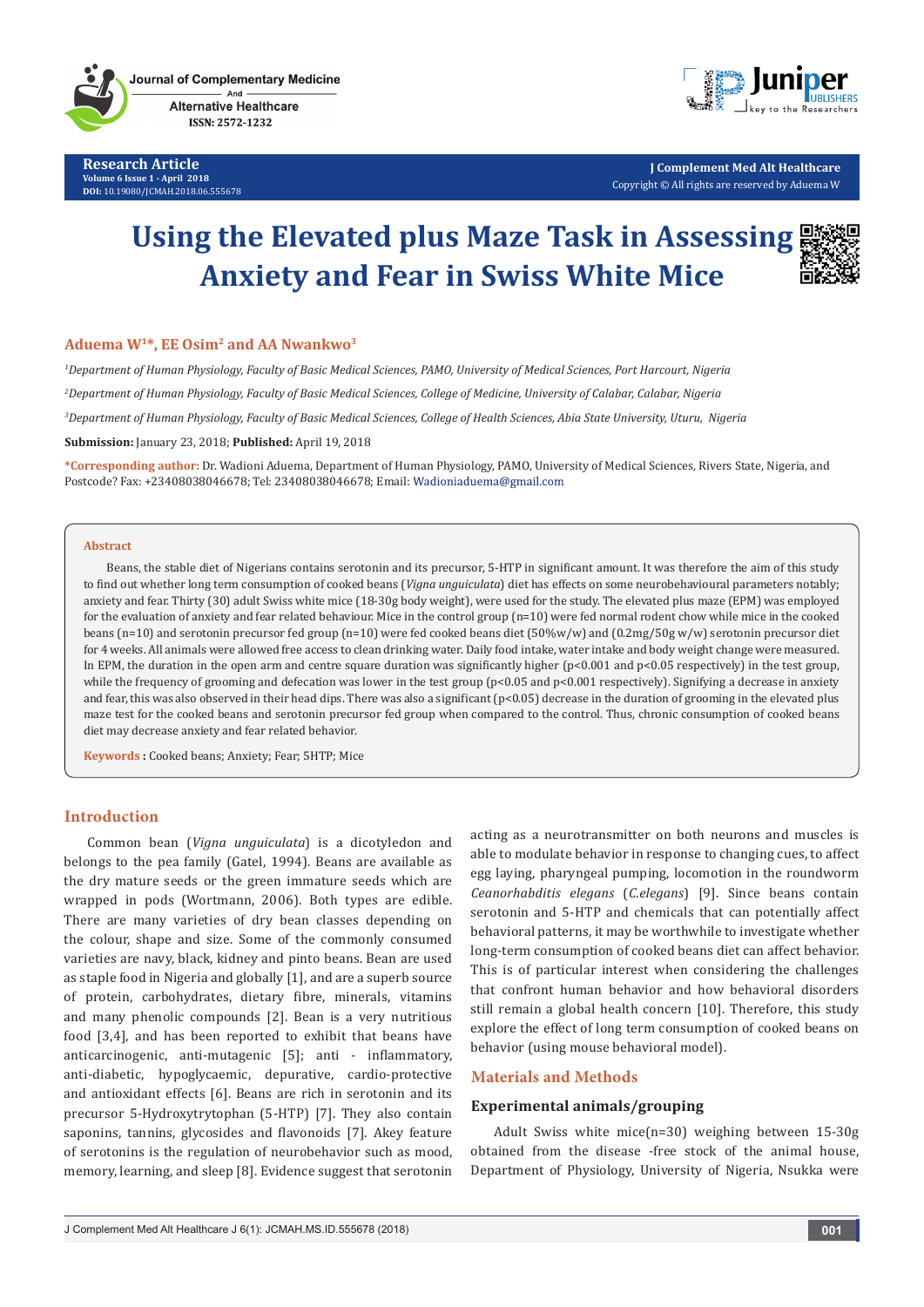used for this research work. The animals were randomly assigned into three groups (10/group). Each mouse in a study group was individually housed in a plastic cage with iron gauze bottom grid and a wire screen top. The animal room was adequately ventilated, and kept at room temperature and humidity of 22±3 °c and 40-70% respectively with 12 hour natural light-dark cycle. The animals in the control group(1) received normal rodent feed(rodent chow) only, while the test group received mixed feed of 50g of cooked beans per every 50g of rodent chow making 50% of the beans diet (test group 2) and (0.2mg/50g) serotonin precursor diet(group 3) for 4 weeks. For the purpose of this work, we are comparing only three groups (i.e. control, cooked beans and the serotonin precursor group) instead of the four groups as shown in the results.

**Experimental design:** The Elevated Plus maze was built according to the description of Lister (1987). The maze has two open arms (30 x 5cm) and two closed arms (30 x 5 x 15cm high walls) radiating from a central square (5 x 5cm). The floor of the maze is made of black (or gray) Plexiglas and the walls of clear Plexiglas. The open arms contain a slight ledge (4 mm high) to prevent the mice from slipping and falling off the edge [11]. The apparatus is located in a laboratory room (2 x 5m) and lit by a 60 watt red lamp for background lighting. To eliminate any lingering olfactory cues, the apparatus is always cleaned between each mouse using 70% ethyl alcohol. Each trial is recorded manually.

## **Procedure**

Mice were carried into the test room in their home cages and were handled by the base of their tails at all times. Mice were placed in the central square of the EPM facing the open arm. Behaviors such as head dips stretch-attend postures, grooming, line crosses, and freezing and rearing were score. The trial duration is 5-minutes. After 5 minutes, mice will be removed from the maze by the base of their tails and return to their home cage (or holding cage). The number of urinations and defecations will be recorded, and then the maze will be cleaned with a solution of 70% ethyl alcohol and permitted to dry.

Behaviors to be scored include (Brown et al., 1999; McFadyen et al., 2002; Podhorna and Brown, 2002; Yan et al., 2004):

**Open arm entries:** frequency with which the animal entered the open arms. All four of the mouse's paws should be in the open arms to be regarded as an entry.

**Closed arm entries:** frequency with which the animal enters the closed arms. All four of the mouse paws should be in the closed arms to be regarded as an entry.

**Open arm duration:** length of time the animal spent in the open arms.

**Closed arm duration:** length of time the animal spent in the closed arms.

**Head dipping:** frequency with which the animal lowered its

head over the sides of the open arms toward the floor.

**Stretch attends posture:** frequency with which the animal demonstrates forward elongation of the head and shoulders followed by retraction to original position.

**Rearing:** frequency with which the animal stands on its hind legs.

**Grooming:** frequency and duration of time the animal spent licking or scratching itself while stationary.

**Urination:** Number of puddles or streaks of urine.

**Defecation:** Number of faecal bole produced.

#### **Statistical analysis**

Numerical data collected were found to be normally distributed as analyzed by the Sapiro- Wilk normality test visual inspection of Q-Q plots and histograms. Numerical data is compared using bar charts with error bars and presented as mean and standard deviations. Statistical significance was assumed at P≤0.05. Data collected were expressed as Mean  $±$ SEM (standard error of mean), analysis of variance (ANOVA) and the Tukey's multiple comparison tests (Post hoc test) were used for detailed analysis. "P" value less than 0.05, was considered statistically significant. Note that, \* signifies P<0.05; \*\* signifies P<0.01; \*\*\* signifies P<0.001 while 'ns' signifies not significant.

# **Results**

The following paradigms were evaluated as means of behavioral changes

#### **Behaviours scored in the elevated plus maze (EPM)**

**Frequency of open arm entry:** The frequency of open arm entry for mice fed control, cooked beans and serotonin precursor diets was observed to be 4.20±0.63; 3.75±0.63; and 5.29±0.63/5mins respectively. The frequency of open arm entry for mice fed cooked beans and serotonin precursor was not significantly different compared to the control group. (Figure 1).



**How to cite this article:** Aduema W, EE Osim, AA Nwankwo**.** Using the Elevated plus Maze Task in Assessing Anxiety and Fear in Swiss White Mice. J Complement Med Alt Healthcare .2018; 6(1): 555678. DOI: [10.19080/JCMAH.2018.06.555678](http://dx.doi.org/10.19080/JCMAH.2018.06.555678). **<sup>002</sup>**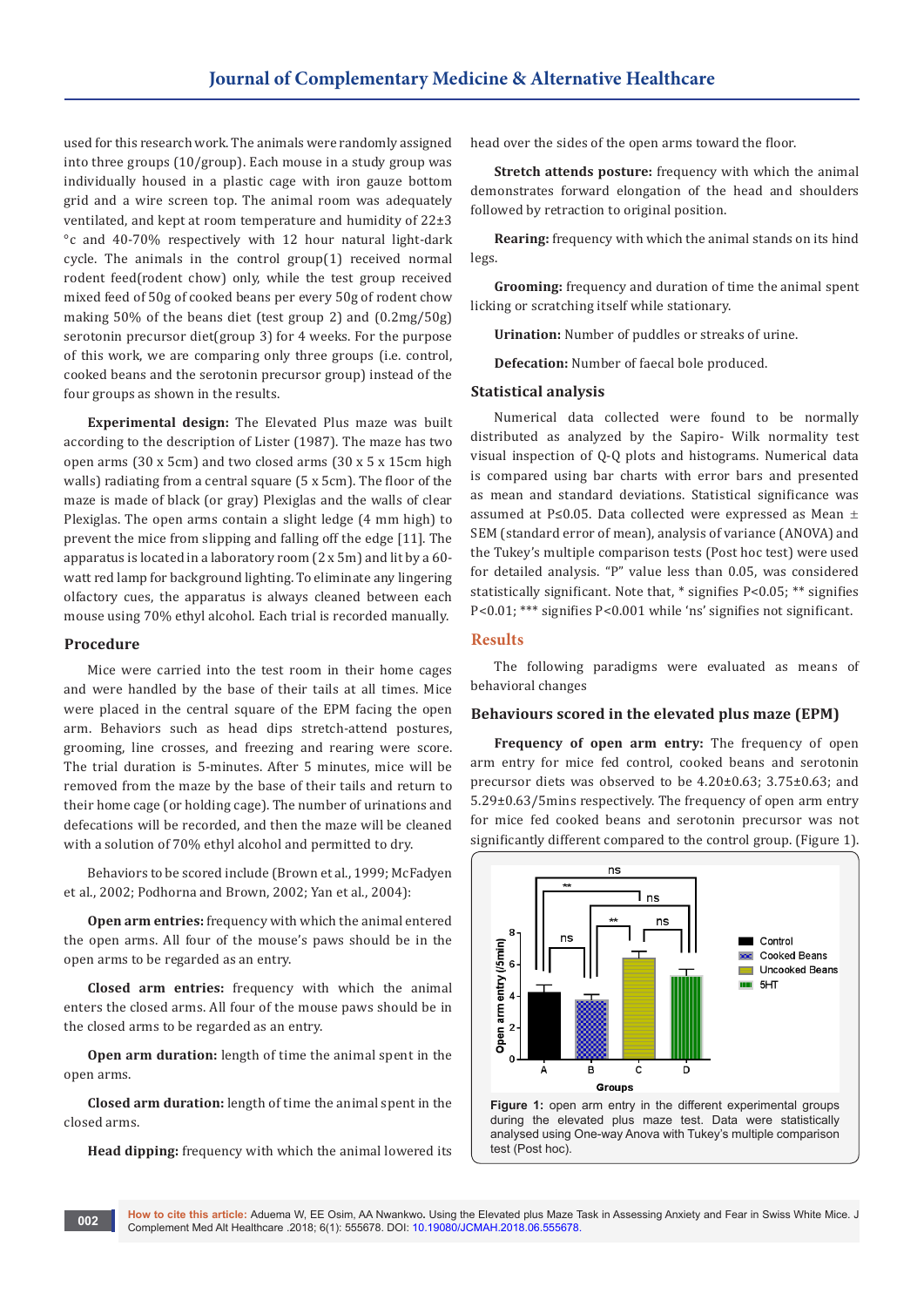**Open arm duration:** The duration (time) the animals spent in the open arm of the apparatus for mice fed control, cooked beans and serotonin precursor diet was recorded as 96.62±11.13; 186.27±5.93seconds and 201.26±5.40 seconds respectively. The graph in Figure 2 shows that mice fed cooked beans and serotonin precursor was significantly higher (p<0.001) than that of the mice fed control diet (Figure 2).



#### **Frequency of Centre Square Entry**

Centre square entry following long term consumption of control, cooked beans and serotonin precursor diets were found to be 3.40±0.48; 2.50±0.33; and 7.43±0.65/5mins respectively. It was observed that the frequency of centre square entry was statistically higher in the group of mice fed serotonin precursor diet (P<0.001) compared to control. However, the frequency of centre square entry of the serotonin precursor fed mice was also significantly higher compared to the cooked beans group See Figure 3.



#### **Centre Square Duration**

Figure 4 shows the centre square duration of mice fed control, cooked beans and serotonin precursor diets was recorded as

28.71±5.76; 25.35±4.61 and 40.72±3.48 seconds respectively. The centre square duration of the cooked beans and serotonin precursor fed mice was significantly higher (P<0.001) compared to control. However, the centre square duration in the group of mice fed serotonin precursor diet was significantly higher (P<0.001) compared to cooked beans group.



# **Frequency of Head Dipping**

The frequency with which the animal lowered its head over the sides of the open arms toward, the floor was recorded as 11.29±2.11; 16.00±2.08/5mins and 20.40±2.43/5min for mice fed control, cooked, beans diet and serotonin precursor diet. Mice fed cooked beans and serotonin precursor diet showed, a higher frequency of head dips compared to control (p<0.05; P<0.01) (Figure 5).



#### **Grooming Frequency**

Figure 6 shows the frequency of grooming of mice fed control, cooked beans and serotonin precursor diets were recorded as 4.20±0.90; 2.63±0.86 and 2.86±0.40/5mins respectively. There was significant difference among the groups.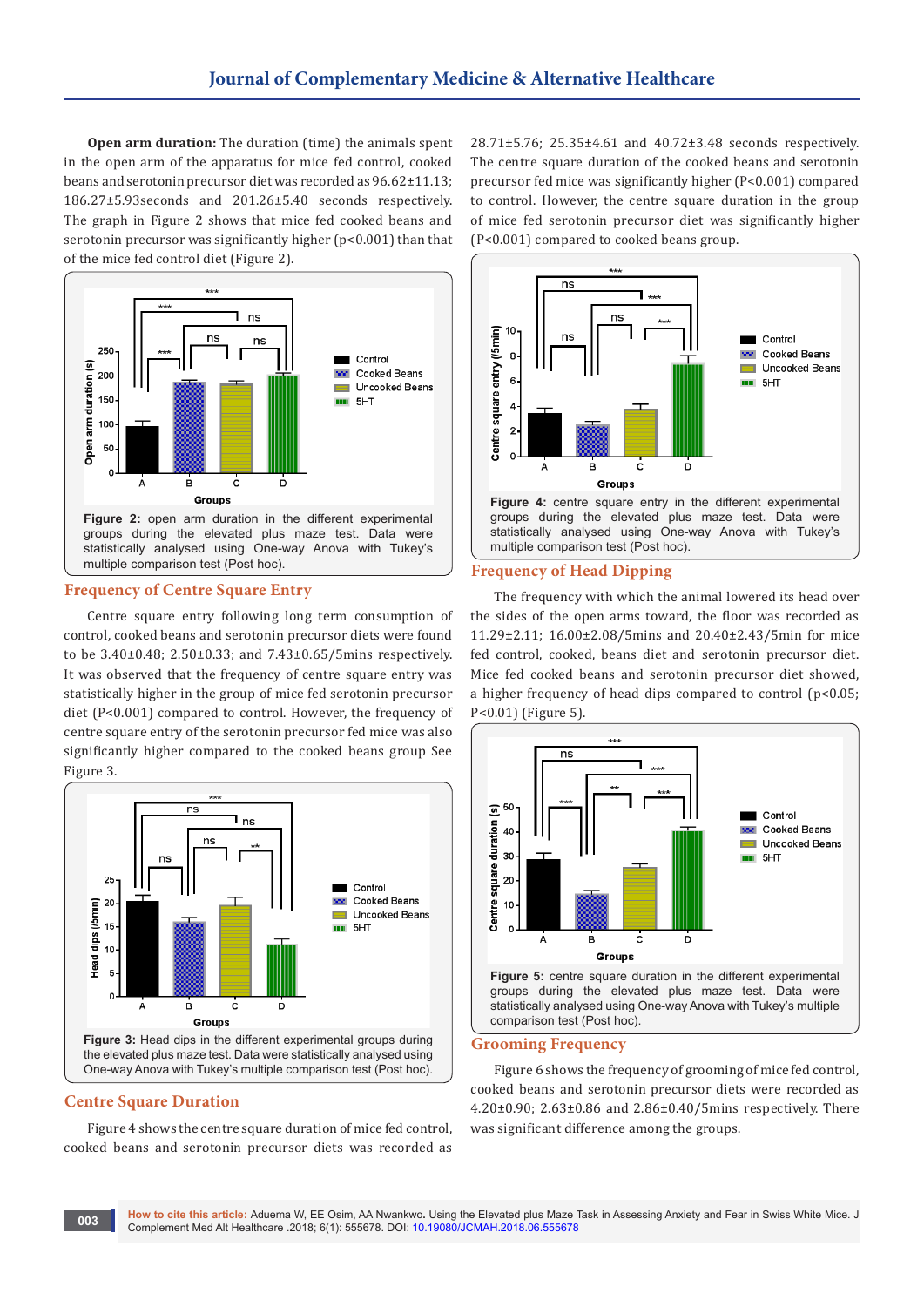

#### **Grooming Duration**

The grooming duration shown in Figure 7 were, 19.44±3.25; 13.76±2.34 and 10.20±0.97 seconds for mice fed control, cooked beans and serotonin precursor diets respectively. The grooming duration of the cooked beans was significantly lower from control at p<0.001. However, that of the serotonin precursor fed mice was significantly lower (p<0.001) compared to control.



#### **Frequency of Rearing**

The frequency of rearing for mice fed control, cooked beans and serotonin precursor diets were, 20.20± 1.97; 17.38±2.15 and 10.14±0.70/5mins respectively. It was observed that the frequency of rearing was not significantly different in the group of mice fed cooked beans compared to control. However, the rearing frequency in the group of mice fed serotonin precursor diet was significantly lower (P<0.001) compared to control and at p<0.01 compared to cooked beans fed mice. See Figure 8.

### **Frequency of Defecation**

Figure 9 compares the frequency of defecation in the group of mice fed control, cooked beans and serotonin precursor diets. The values are: 1.40±0.52; 0.25±0.16 and 0.71±0.29/5mins respectively. The frequency of defecation in the group of mice fed

cooked beans and serotonin precursor was significantly lower (P<0.001) compared to control.



**Figure 8:** rearing frequency in the different experimental groups during the elevated plus maze test. Data were statistically analysed using One-way Anova with Tukey's multiple comparison test (Post hoc).



#### **Discussion**

The elevated plus maze (EPM) consists of two 'open' arms and two 'closed 'arms' in the shape of a plus. The open arms are aversive to mice because they are open and the maze is elevated [12]. The closed arms provide a sense of safety because they are enclosed like most tests of anxiety (the light/dark box and open field). This task exploits the conflict between the natural tendency of mice to explore novel areas and fear of open spaces.

Behaviors such as open arm activity and head dipping are considered exploratory and a greater frequency of these measures shows a greater level of exploration. Fear behaviours include, closed arm activity, stretch attend posture, grooming frequency and duration, defecation and urination, a greater number of these measures implies a greater level of emotionality or fear [12]. Risk assessment behaviours such as head dips and stretch attend postures are indexes of levels of anxiety. The demonstration of anxiety in this study was done using the elevated plus maze. In the elevated plus maze, the duration of grooming was observed to be lower in the cooked beans and serotonin precursor diet fed mice. Grooming is a displacement response and it is associated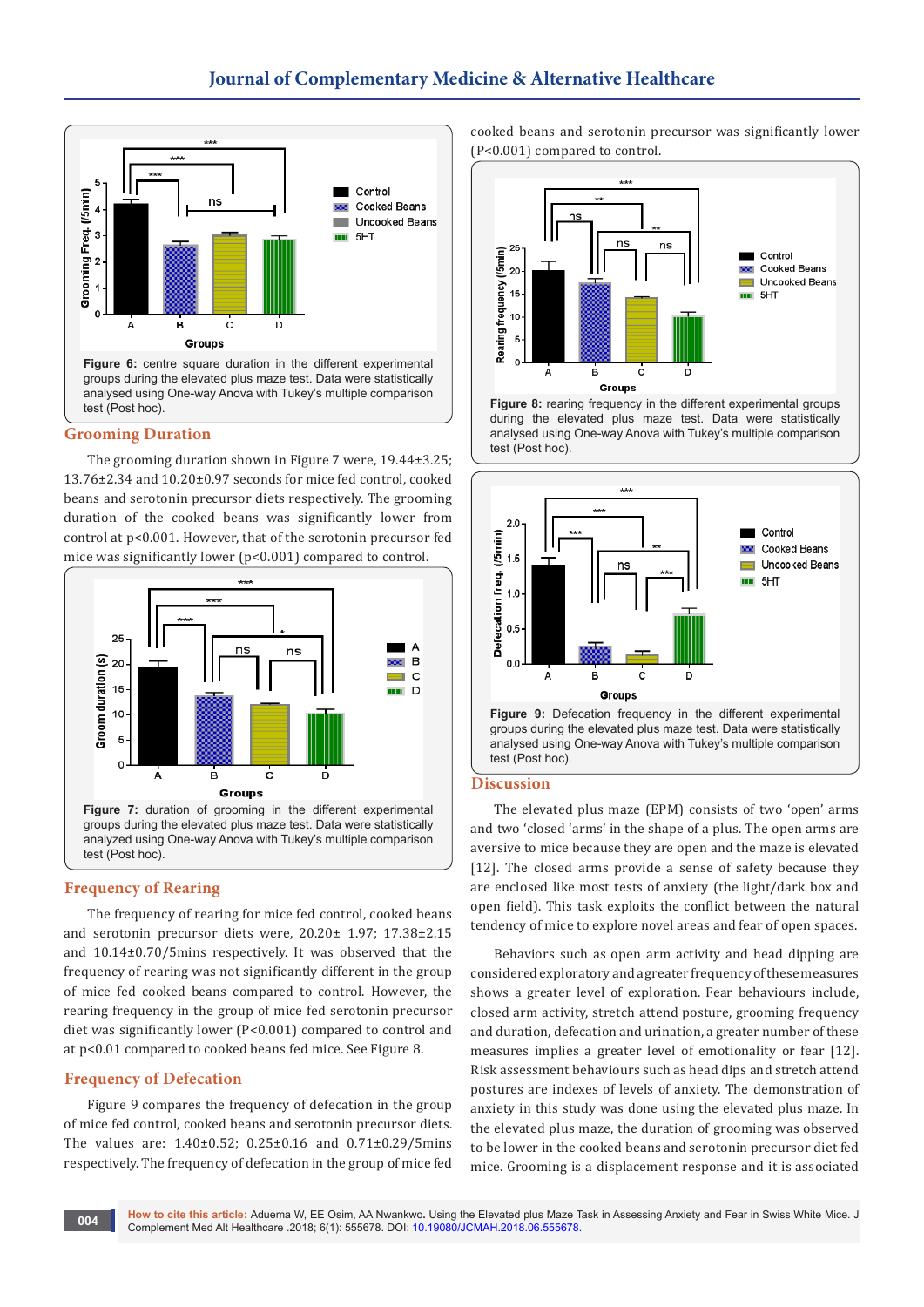with anxiety in rodents when they are introduced into a novel environment [13]. Another behavior that strongly correlates with anxiety is the closed arm duration in the elevated plus maze. This duration was found to be significantly lower in the cooked beans diet fed mice compared to control. Fearful mice would normally spend more time in the closed arms of the elevated plus maze. This also shows that the cooked beans and serotonin precursor diet fed mice showed decreased fear and anxiety compared to control. The frequency of defecation which is a measure of fear and anxiety was significantly lower than the control values. On the other hand, the frequency of head dips for the cooked beans and serotonin precursor fed mice was significantly higher compared to the control. The open arms duration was also significantly higher than the control values. These show a lower index level of anxiety and fear. Open arms duration and the frequency of head dips are both behavior which point to decreased anxiety. These behavior correlate strongly, and the higher their value, the less the anxiety level. So, cooked beans consumption may be reducing anxiety in the animals. On the other hand, open arm avoidance by rodents in the elevated plus maze gives a measure of anxiety [11].

Fear and anxiety are basically controlled by neural circuitry involving the amygdala mostly and the hypothalamus. Other areas of the brain that may be involved in the control of fear and anxiety are the nuclei of the hypothalamus. Electrical stimulation of the amygdala for instance is associated with fear and feeling of terror in the animals [14]. Beans is known to contain cardiac glycosides and the neurotransmitter, serotonin, etc. Cardiac glycosides reduce heart contraction [15], whereas serotonin decreases tension, lessens depressive feelings and promotes the relaxation of skeletal muscle tone [7]. Thus, it is possible that the presence of these compounds and other constituents in the beans could be responsible for the anxiolytic property of bean which act by inhibiting the excitability of the amygdala by increase in the threshold of response of the cells of these nuclei, thereby reducing fear related behaviour in the mice [13,16].

These observations can also be explained by the assertion of [17] that increase level of brain serotonin facilitates the calming, relaxing and mellowing serotonin neural circuits which frequently serve to counterbalance the arousing activating dopamine/noradrenaline circuit, so that anxious, agitated emotion occurs when a person's dopamine/noradrenaline activity arousal circuits are functioning strongly, without the calming, relaxing, mellowing serotonin circuits functioning strongly as a compensatory counterbalance. It is possible that those mice did not show anxiety and fear related behaviour because beans may have increased the level of brain serotonin and thus facilitated the calming, relaxing and mellowing serotonin circuits [18-27].

In conclusion, if the result of these findings is extrapolated to man, then, long term consumption of cooked beans can be used to ameliorate panic disorders and posttraumatic stress disorders.

#### **Acknowledgement**

We acknowledged Mr. and Mrs. B.A. Aduema, Dr. Iwasam Joshua, Dr. Nmaju, and Associate Prof. A. A. Nwankwo for their priceless support.

#### **References**

- 1. [Weder JK, Telek L, Vozári-Hampe M, Saini HS \(1997\) Antinutritional](https://www.ncbi.nlm.nih.gov/pubmed/9527344)  [factors in Anasazi and other pinto beans \(Phaseolus vulgaris\). Plant](https://www.ncbi.nlm.nih.gov/pubmed/9527344)  [Foods Hum Nutr 51\(2\): 85-98.](https://www.ncbi.nlm.nih.gov/pubmed/9527344)
- 2. Adeyele EJ (1995) Studies of Chemical Composition and functional properties of African Yambeans (Spensotylis stenoorpa) flour. Federal University of Technology, Akure, Ondo State, Nigeria.
- 3. [Shansudden AM, Elsayed A, Ullah A \(1998\) Suppression of](https://www.ncbi.nlm.nih.gov/pubmed/2833366)  [large intestinal Cancer in F344 rats by Inositol Hexaphosphate.](https://www.ncbi.nlm.nih.gov/pubmed/2833366)  [Carcinogenesis 9\(4\): 577-580.](https://www.ncbi.nlm.nih.gov/pubmed/2833366)
- 4. [Vander Poel AFB, Mollee PW, Huisman J, Liner IE \(1990\) Variations](https://www.sciencedirect.com/science/article/pii/0301622690900469)  [among species of animals in response to the feeding of heat-processed](https://www.sciencedirect.com/science/article/pii/0301622690900469)  [beans. Bean processing and effects on growth, digestibility and organ](https://www.sciencedirect.com/science/article/pii/0301622690900469)  [weights in piglets. Livestock Production Science 25\(1-2\): 121-135.](https://www.sciencedirect.com/science/article/pii/0301622690900469)
- 5. [Gref E, Eaton JW \(1993\) Suppression of Caloric Cancer by Dietary](https://www.ncbi.nlm.nih.gov/pubmed/8383315)  [Phytic Acid. Nutr Cancer 19\(1\): 11-19.](https://www.ncbi.nlm.nih.gov/pubmed/8383315)
- 6. Bennick, E., Maurice, O. and Elizabeth R. (2008) Beans & Health: A comprehensive Review. Frazee, MN.
- 7. Portas CM, Bjorvatn B, Ursin R (2000) Progress in Neurobiology. 60(1): 13-35.
- 8. Brunton LB, Lazio JS, Parker KL (2005) Therapeutics. The Pharmacological Basis of Therapeutics (607-629). McGraw-Hill, New York, USA.
- 9. Daniel LC, Michael RK (2007) Biogenic amine neurotransmitters in C.elegans. Wormbook (pp.1-15). Worm Book, Panadesa.
- 10. Messman T (2005) Psychiatric drugs: Chemical warfare on humans: Interview with Robert Whitaker.
- 11. Trullas, R. and Skolnick, P (1993). Differences in fear motivated behaviours among inbred mouse strains. Psychopharmacology, 111: 323-331.
- 12. Lister, R. G (1990).Ethologically-based animal models of anxiety disorders. Pharmacological Theory, 46: 321-340.
- 13. Costal, B., James, B. J., Kelly, M. E., Naylor, R. J. and Tom Kins, D. M (1989). Exploration of Mice in a black and white test box: Klidation as a model of anxiety. Pharmacology, Biochemistry and Behavior, 32:777 – 785.
- 14. Osim, E.E (2008).Neurophysiology (pp.24-27).Calabar.University of Calabar Press.
- 15. Pierce, C. H (1996). Effect of chronic consumption of cardiac glycoside in food, water and sodium chloride, body composition and plasma hormones of spraugue-dawley rats.Behaviour, 59 (1). 82 – 92.
- 16. Adolphs, R., Gasselin F., Buchanan, T.W., Tranel, D., Scgyns, P. and Damasio, A.R (2005).A Mechanism for impaired fear recognition after amygdala damage. Nature, 433, 68 – 72.
- 17. Young, S.N. andTeff, K.L (1989).Tryptophan availability, 5-HTP synthesis and 5-HT function. Progress in Neuropsychopharmacology and Biological Psychiatry, 13,373-379.
- 18. Andreatini, R. and Bacellar, L.F.S (2000). Animal models: trait or state measure? The test-retest reliability of the elevated plus-maze and behavioural despair. Progress in Neuro-Psychopharmacology & Biological Psychiatry, 24: 549-560.
- 19. Barlow, J (2002).Antenatal anxiety, parenting and behavioural/ emotional problem in children. British Journal of Psychiatry, 181:440-1